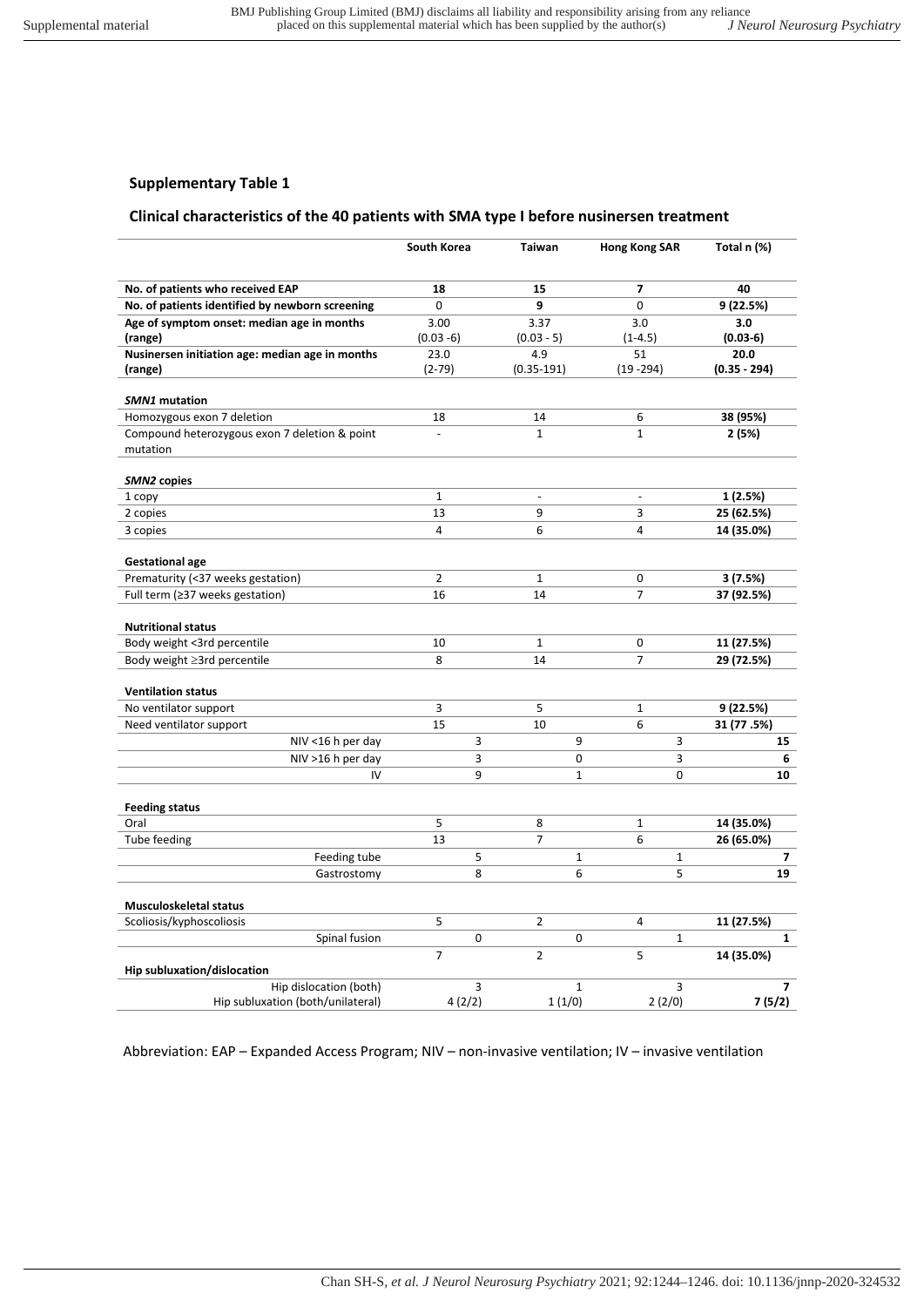## **Number of patients receiving Nusinersen treatment and CHOP INTEND and HINE-2 Evaluation**

|                                               | <b>South Korea</b>        | <b>Taiwan</b>  | <b>Hong Kong SAR</b>         | <b>Total</b>                 |  |
|-----------------------------------------------|---------------------------|----------------|------------------------------|------------------------------|--|
| <b>Participating Hospitals</b>                | 5                         | 2              | 1                            | 8                            |  |
|                                               |                           |                |                              |                              |  |
| <b>Number of patients</b>                     | 18                        | 15             | $\overline{7}$               | 40                           |  |
| receiving EAP                                 |                           |                |                              |                              |  |
| Age of nusinersen                             | 23.0 (2-79)               | 4.9 (0.35-191) | 51 (19 - 294)                | 20.0 (0.35 - 294)            |  |
| initiation:                                   |                           |                |                              |                              |  |
| median age in months                          |                           |                |                              |                              |  |
| (range)                                       |                           |                |                              |                              |  |
|                                               |                           |                |                              |                              |  |
| Number of deaths during                       | $\mathbf{1}$              | 0              | 0                            | $\mathbf{1}$                 |  |
| 1 <sup>st</sup> year treatment                |                           |                |                              |                              |  |
| <b>Number of patients</b>                     | $\mathbf{1}$              | 0              | 0                            | $\mathbf{1}$                 |  |
| dropped out during                            |                           |                |                              |                              |  |
| treatment                                     |                           |                |                              |                              |  |
|                                               |                           |                |                              |                              |  |
| Number of patients with                       | LA only $(14)$            | LA only $(2)$  | LA only $(2)$                | LA only (18)                 |  |
| sedation                                      | IV only $(1)$             | IV only (9)    | IV only (5)                  | IV only $(15)$               |  |
|                                               | $LA + Oral + IV(3)$       | LA+IV $(4)$    |                              | Combined (7)                 |  |
| Number of patients who                        | Fluoroscopic guidance (8) | (0)            | Fluoroscopic guidance (1)    | Fluoroscopic guidance (9)    |  |
| required X-ray guidance                       |                           |                | 3D dynamic CT guidance (1)   | 3D dynamic CT guidance (1)   |  |
| or special arrangements                       |                           |                | Port-A-Cath implantation (1) | Port-A-Cath implantation (1) |  |
| for intrathecal drug                          |                           |                |                              |                              |  |
| delivery                                      |                           |                |                              |                              |  |
|                                               |                           |                |                              |                              |  |
| Number of patients undergone motor assessment |                           |                |                              |                              |  |
| <b>CHOP INTEND Evaluation</b>                 |                           |                |                              |                              |  |
| M <sub>0</sub>                                | 12                        | 3              | 6                            | 21                           |  |
| M <sub>6</sub>                                | 12                        | 3              | 6                            | 21                           |  |
| M10                                           | 9                         | 3              | 6                            | 18                           |  |
| <b>HINE-2 Evaluation</b>                      |                           |                |                              |                              |  |
| M <sub>0</sub>                                | 18                        | 13             | 6                            | 37                           |  |
| M <sub>6</sub>                                | 15                        | 13             | 6                            | 34                           |  |
| M10                                           | 12                        | 12             | 6                            | 30                           |  |

Abbreviation: LA = local anaesthetics; IV = intravenous sedation; LP = lumbar puncture; CT = computed tomography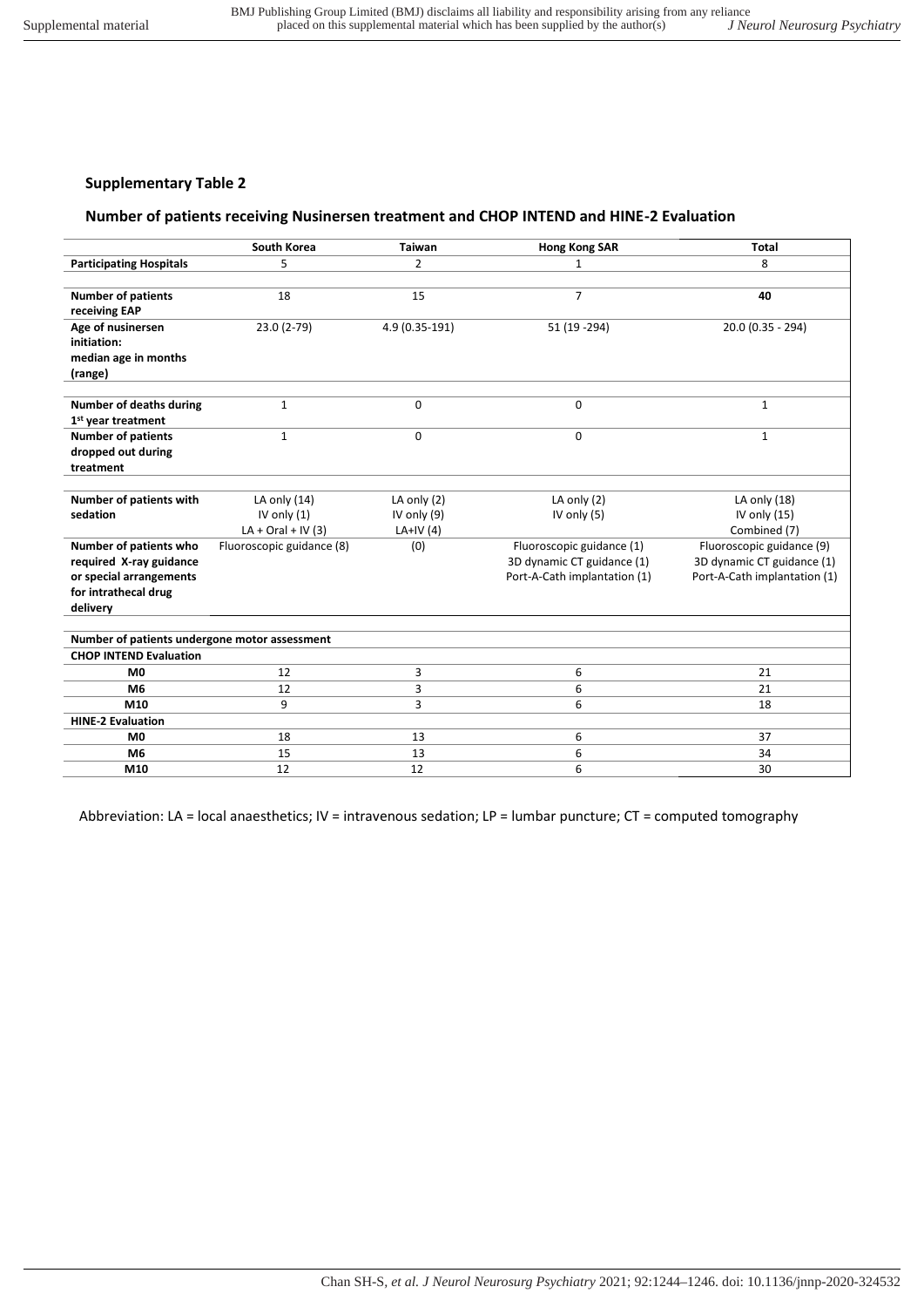## **CHOP INTEND evolution of patients according to** *SMN2* **copy number and age of nusinersen initiation**

| Characteristics                     | Total<br>(n=40) <sup>a</sup> | 1 copy of SMN2<br>$(n=1)^a$ | 2 copies of SMN2<br>$(n=25)^a$       | 3 copies of SMN2<br>$(n=14)^a$       |
|-------------------------------------|------------------------------|-----------------------------|--------------------------------------|--------------------------------------|
| Sex, M: F, n                        | 18:22                        | 1:0                         | 10:15                                | 7:7                                  |
| Age at first symptoms <sup>a</sup>  | $3.0(0.0-6.0)$               | 0.0                         | $2.0(0.0-6.0)$                       | $4.5(1.0-6.0)$                       |
| Age at first injection <sup>a</sup> | 20.0 (0.35-294.0)            | 2.0                         | 19.0 (0.35-140.0)                    | 25.3 (4.0-294.0)                     |
| <b>CHOP INTEND score</b>            |                              |                             |                                      |                                      |
| MO <sup>a</sup>                     | 12.0 (0.0-60.0), n=23        | $12.0, n=1$                 | 4.0 $(0.0-39.0)$ , n=13              | 27.0 (0.0-60.0), n=9                 |
| M6 <sup>a</sup>                     | 30.0 (1.0-64.0), n=21        | $39.0, n=1$                 | 8.0 (1.0-52.0), n=12                 | 34.0 (21.0-64.0), n=8                |
| M10 <sup>a</sup>                    | 31.5 (1.0-64.0), n=20        | 42.0, $n=1$                 | $10.0(1.0-62.0)$ , n=11              | 34.0 (24.0-64.0), n=8                |
| Time-effect p value <sup>b</sup>    | < 0.001                      |                             | 0.006                                | < 0.001                              |
| Delta M6-M0 <sup>c</sup>            | 7.0 (0.0-39.0), p<0.001      | 27.0                        | 3.0 (0.0-39.0), p=0.019 <sup>d</sup> | 8.5 (1.0-19.0), p=0.005 <sup>d</sup> |
| Delta M10-M0 <sup>c</sup>           | 8.5 (0.0-49.0), p<0.001      | 30.0                        | 3.0 (0.0-49.0), $p=0.030d$           | 8.5 (4.0-19.0), p=0.003 <sup>d</sup> |

#### **CHOP INTEND score (Age ≤2 years old at onset of treatment)**

| MO <sup>a</sup>                  | 11.0 $(0.0 - 60.0)$ , n=12 |
|----------------------------------|----------------------------|
| MG <sup>a</sup>                  | 34.0 (2.0-64.0), n=11      |
| M10 <sup>a</sup>                 | 38.0 (3.0-64.0), n=10      |
| Time-effect p value <sup>b</sup> | 0.002                      |
| Delta M6-M0c                     | 5.0 (1.0-39.0), p=0.014    |
| Delta M10-M0 <sup>c</sup>        | 11.0 (1.0-49.0), p=0.014   |

#### **CHOP INTEND score (Age >2 years old at onset of treatment)**

| M <sub>0</sub> a                 | 13.0 (0.0-31.0), n=11     |
|----------------------------------|---------------------------|
| M6a                              | 23.0 (1.0-46.0), n=10     |
| M10 <sup>a</sup>                 | 24.5 (1.0-47.0), n=10     |
| Time-effect p value <sup>b</sup> | < 0.001                   |
| Delta M6-M0 <sup>c</sup>         | $6.5(0.0-19.0)$ , p=0.006 |
| Delta M10-M0 <sup>c</sup>        | $6.5(0.0-19.0)$ , p=0.005 |

Abbreviations: CHOP INTEND = Children's Hospital of Philadelphia Infant Test of Neuromuscular Disorders; M0 = before treatment; M6 = 6 months of treatment; M10 = 10 months of treatment; *SMN* = survival motor neuron.

<sup>a</sup> Data are listed as median (range) in months.

**b** One-way-repeated-measures ANOVA.

c Paired T-test.

<sup>d</sup>The multiple regression demonstrated that there was significant difference in the changes of the CHOP INTEND scores Delta M6-M0 and Delta M10-M0, between the two groups with 2 and 3 *SMN2* copies with a standardized coefficients β of 0.440 (p<0.001).

CHOP-INTEND scores were missing in 19 patients, due to the following two reasons: 1). 12 patients did not have CHOP-INTEND performed: 2). 7 patients had incomplete CHOP-INTEND scores at either baseline or at M6 or M10 so no paired data were available for analysis.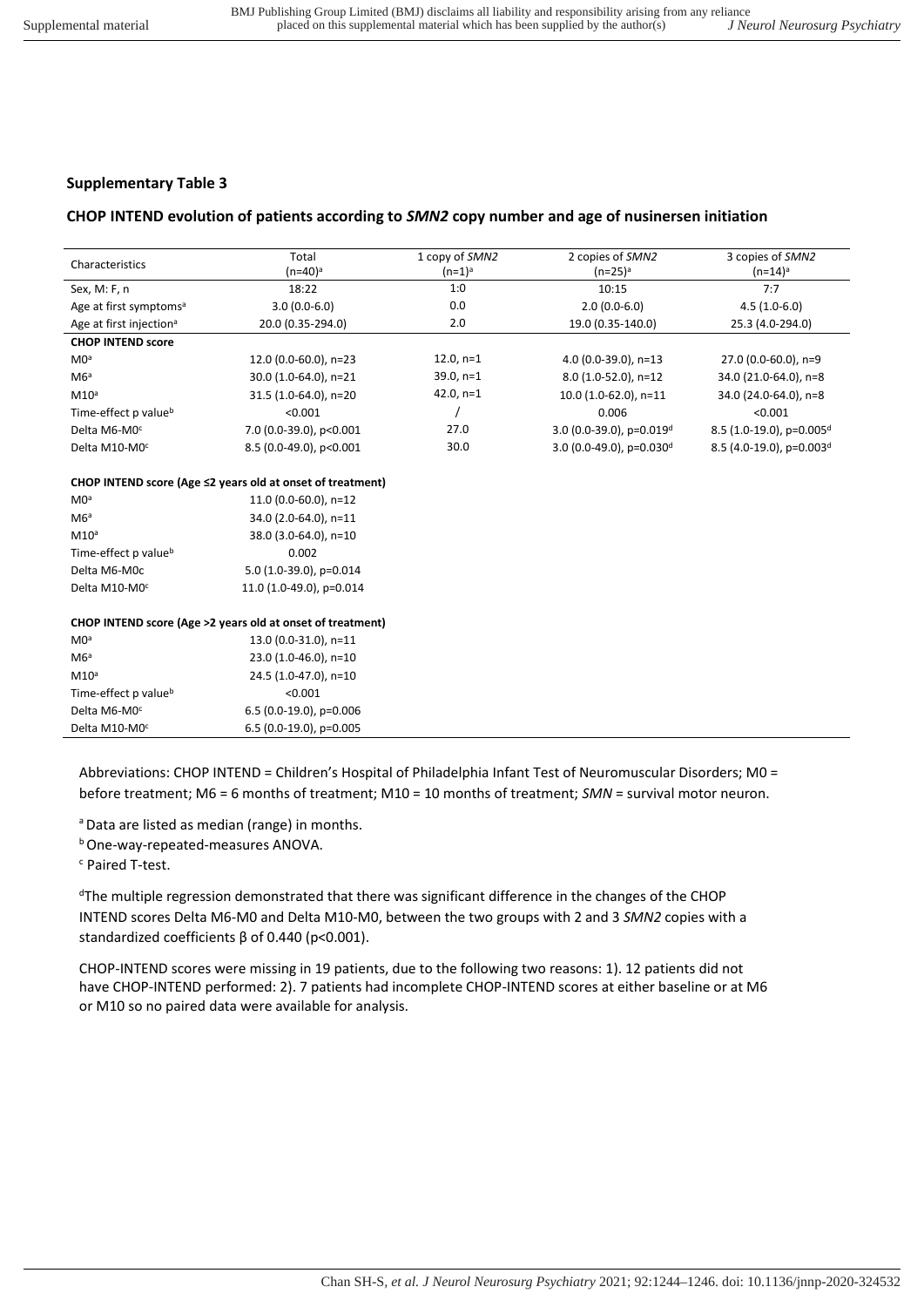## **Multiple linear regression model for changes in HINE-2 (M10-M0) and CHOP INTEND (M10-M0) scores**

| Dependent<br>variables                   | Factors                                | Correlation | P-value  | Standardized<br>Coefficients Beta | P-value  |
|------------------------------------------|----------------------------------------|-------------|----------|-----------------------------------|----------|
| Changes in HINE-2<br>scores              | Disease duration                       | $-0.391$    | $0.027*$ | $-0.302$                          | 0.069    |
| $N=32$<br>$r^2 = 0.479$                  | SMN2 copy<br>number                    | 0.144       | 0.430    | 0.099                             | 0.607    |
|                                          | <b>Baseline HINE-2</b><br>scores       | 0.377       | $0.033*$ | 0.292                             | 0.117    |
|                                          | Newborn<br>screening                   | 0.557       | $0.001*$ | 0.424                             | $0.009*$ |
| Changes in CHOP-<br><b>INTEND Scores</b> | Disease duration                       | $-0.172$    | 0.494    | 0.046                             | 0.889    |
| $N=18$<br>$r^2 = 0.159$                  | SMN2 copy<br>number                    | $-0.292$    | 0.240    | $-0.506$                          | 0.195    |
|                                          | Baseline CHOP-<br><b>INTEND scores</b> | 0.047       | 0.852    | 0.486                             | 0.338    |
|                                          | Newborn<br>screening                   | 0.018       | 0.942    | $-0.219$                          | 0.623    |

## $*$  p< 0.05

The multiple linear regression shown that only newborn screening was independently associated with delta HINE-2 scores with the model r-square value of 0.479, adjusted beta=0.424 (p=0.009).

We could not find any predictor variable for the Delta CHOP INTEND (M10-M0) scores. We understand the limitations when interpreted the findings as only half of this cohort had paired CHOP INTEND scores at M0 and M10 (n=18), and only one patient with paired CHOP INTEND scores was identified by newborn screening*.*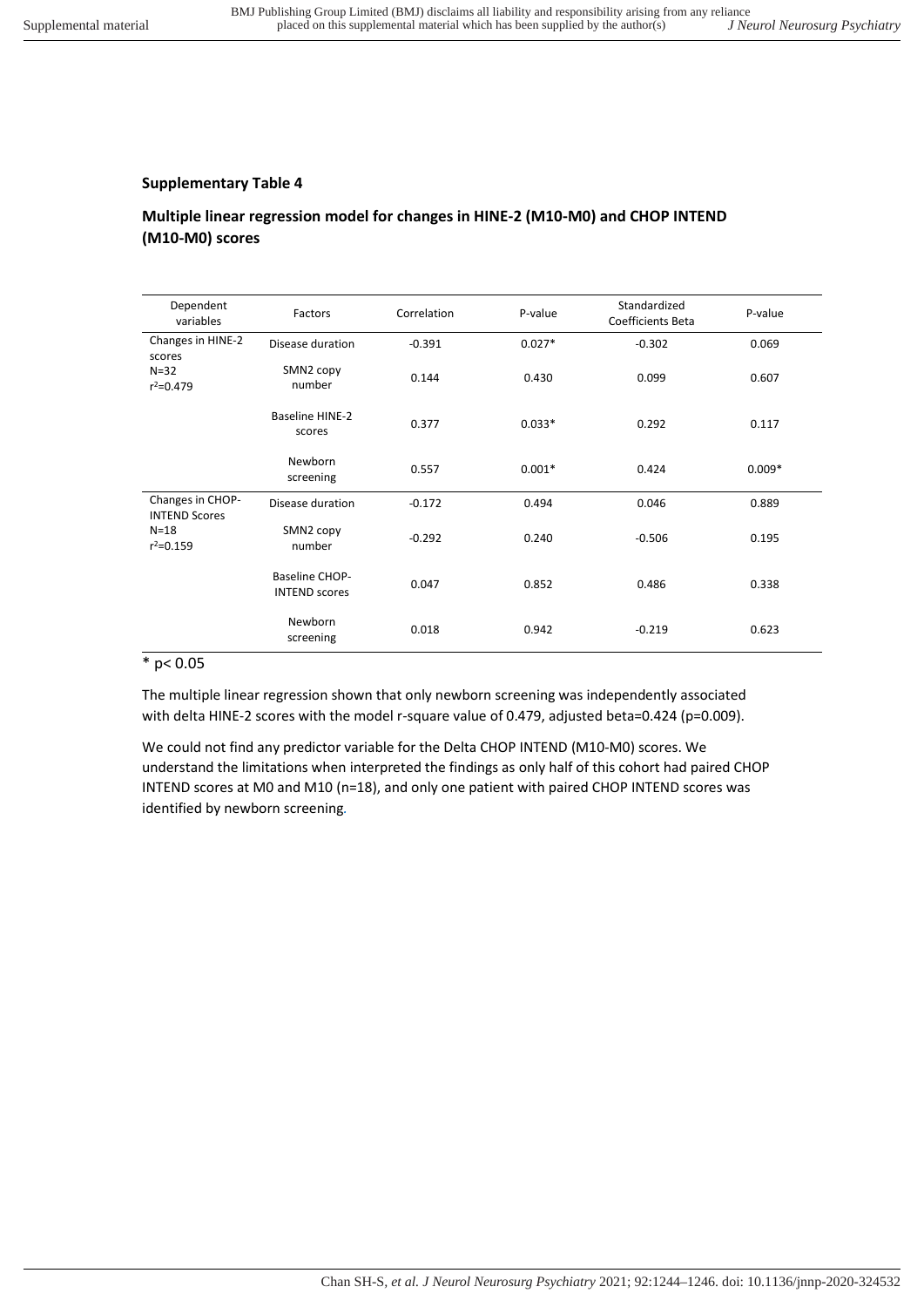## **Changes in the requirement of ventilation support at M6 and M10, compared to baseline M10**

|                                                    | <b>Ventilator support</b> |                                     |                              |                        |                      | Patient number (n)                                      |  |
|----------------------------------------------------|---------------------------|-------------------------------------|------------------------------|------------------------|----------------------|---------------------------------------------------------|--|
|                                                    |                           |                                     |                              |                        |                      | Change in ventilation<br>status                         |  |
|                                                    | <b>No Need</b>            | <b>Nocturnal NIV</b>                | Nocturnal &<br>Day < 24h NIV | <b>24 h NIV</b>        | 24 h IV              |                                                         |  |
| For all 40 patients receiving nusinersen treatment |                           |                                     |                              |                        |                      |                                                         |  |
| M <sub>0</sub>                                     |                           |                                     |                              |                        |                      |                                                         |  |
| Patient number                                     | 11                        | 12                                  | 3                            | 10                     | 4                    | $n = 40$                                                |  |
| $1st$ Tx age (months)                              | $(0.35 - 24)$             | $(1.3-191)$                         | $(53.6 - 294)$               | $(2-150)$              | $(5 - 140)$          |                                                         |  |
| M10 - M0                                           |                           |                                     |                              |                        |                      |                                                         |  |
| Patient number                                     | 11                        | 12                                  | 3                            | $8#$ , $@$             | 4                    | $n = 38$ #, $@$                                         |  |
| Status same                                        | 8                         | 9                                   | 2                            | $\overline{2}$         | $\mathbf{1}$         | Same Ventilation setting:<br>57.8% (22/38 patients)     |  |
| $\downarrow$ ventilation need                      | $\overline{\phantom{a}}$  | 1 off NIV<br>$2 \downarrow$ setting | 1 to Noct, NIV               | $3 \downarrow$ setting | 1 to Noct. IV        | $\downarrow$ ventilation need:<br>21.1% (8/38 patients) |  |
| ↑ ventilation need                                 | 3 started NIV             | $\overline{a}$                      |                              | 3 $\uparrow$ setting   | 2 $\uparrow$ setting | ↑ ventilation need:<br>21.1% (8/38 patients)            |  |

Findings: Among the 38 patients who continued the EAP at M10, 57.8% of patients had same ventilation status. An equal percentage (21.1%) of patients had a decreased ventilation need (off NIV,  $\downarrow$  NIV duration,  $\downarrow$  ventilation setting) as those with an increased ventilation need (need to start on nocturnal NIV, ↑ ventilation setting).

 Abbreviations: M0 = before treatment; M6 = 6 months of treatment; M10 = 10 months of treatment; h=hours; Noct. = nocturnal; NIV = Non-invasive ventilation; IV= Invasive ventilation; m=months; Ax = assessment; Tx age = Nusinersen treatment starting age; #1 patient died before M6 treatment; @ 1 patient dropped out after M6 treatment